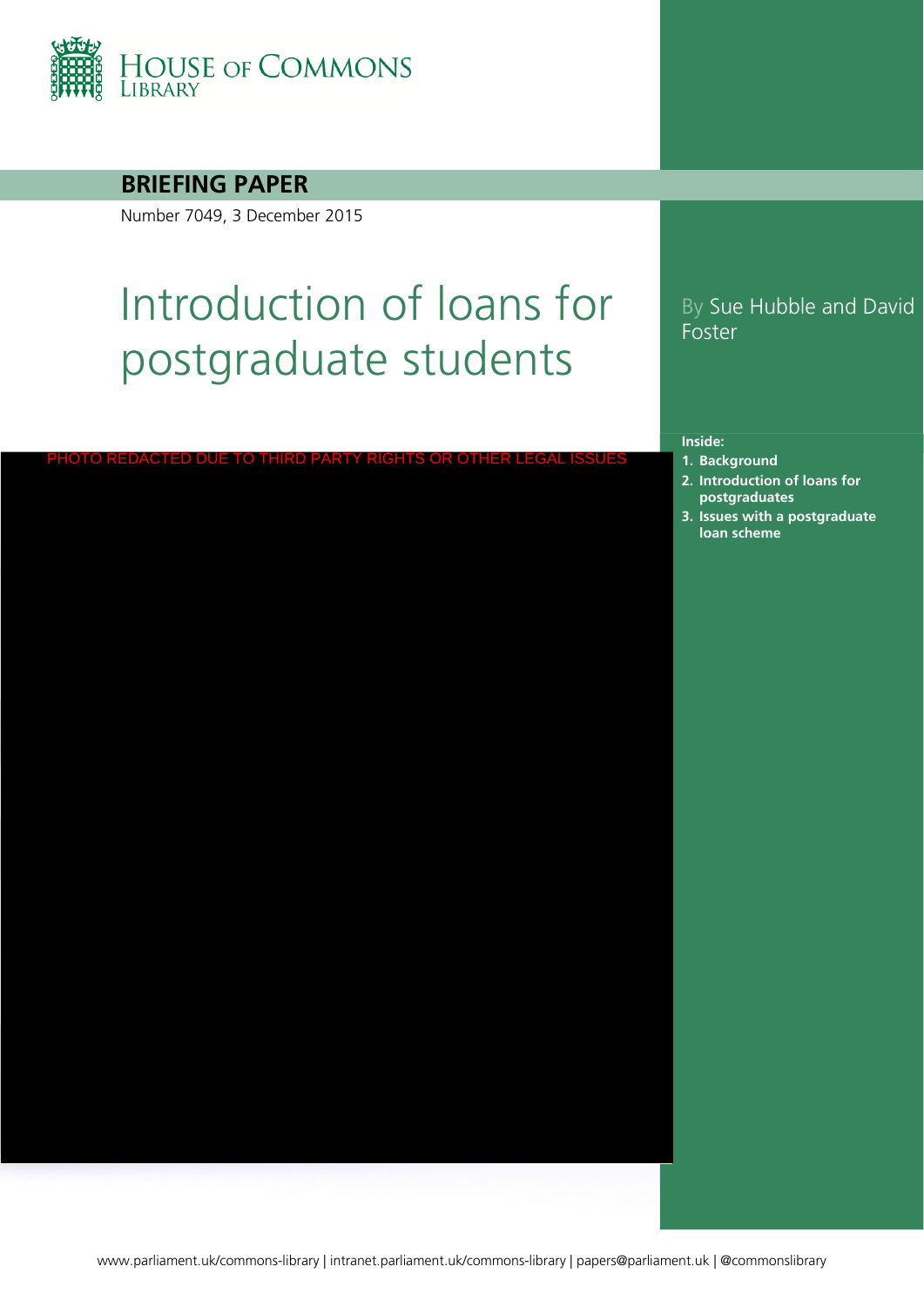# **Contents**

| <b>Summary</b>   |                                                                                                                                                                                                                                                           | 3                                                    |
|------------------|-----------------------------------------------------------------------------------------------------------------------------------------------------------------------------------------------------------------------------------------------------------|------------------------------------------------------|
| 1.<br>1.1<br>1.2 | <b>Background</b><br>Sources of funding for postgraduates<br>Issues with the funding system<br>Students self-funding<br>Declining UK postgraduate student numbers<br>Impact on social mobility                                                            | 4<br>4<br>$\overline{4}$<br>$\overline{4}$<br>4<br>5 |
| 2.<br>2.1        | Introduction of loans for postgraduates<br>Announcements<br>Autumn Statement 2014<br>March 2015 Budget                                                                                                                                                    | 7<br>7<br>7<br>7                                     |
| 2.2<br>2.4       | Reaction to the announcements<br>2.3 Transition to the new system – the Postgraduate Support Scheme<br>Government consultation on the loans systems<br>Loans for taught postgraduate masters courses<br>Loans for PhDs and research-based masters courses | $8\,$<br>9<br>10<br>10<br>10                         |
| 2.5              | Government response to the consultation<br>Postgraduate masters courses<br>PhD                                                                                                                                                                            | 11<br>11<br>12                                       |
| 3.               | Issues with a postgraduate loan scheme<br>EU students access to postgraduate loans<br>Repayment of loans and high marginal tax rate<br>Increase in postgraduate fee levels<br>Other issues raised in the consultation                                     | 13<br>13<br>13<br>14<br>15                           |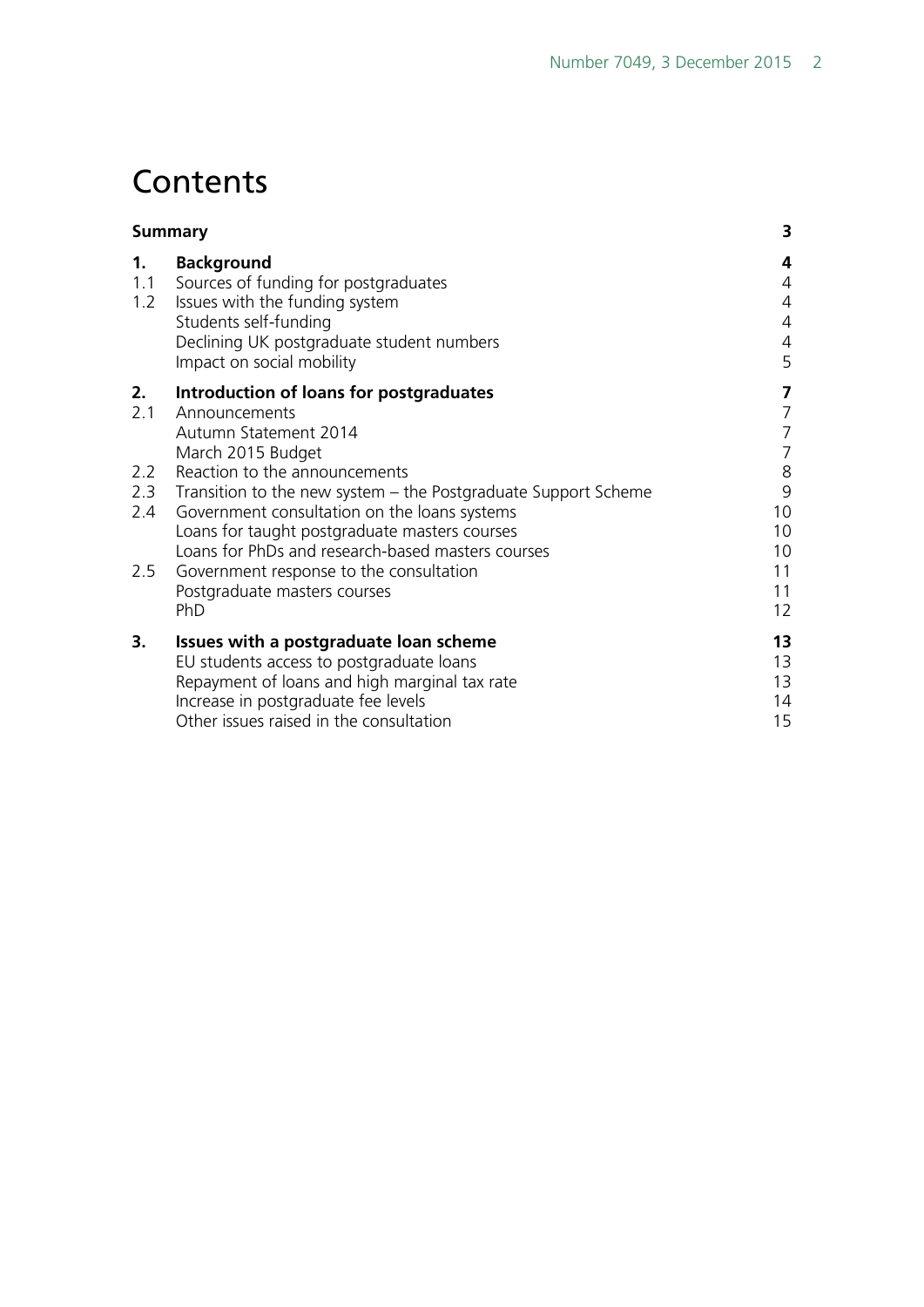# <span id="page-2-0"></span>Summary

The funding available to postgraduate students has generally been limited compared to that available for undergraduates. Concerns have been raised that this lack of funding could be contributing to a decline in the number of UK postgraduate students, particularly for taught courses, and could limit social mobility. As a result, a number of reports have recommended the introduction of a system of postgraduate loans.

In the Autumn Statement 2014, the Chancellor announced that the Government intended to introduce a new system of income contingent loans for some postgraduate students under the age of 30 on taught masters courses from 2016-17. The March 2015 budget additionally announced that the Government intended to introduce income-contingent loans of up to £25,000 for PhDs and research-based masters degrees.

On 25 March 2015, the Coalition Government published a [consultation](https://www.gov.uk/government/uploads/system/uploads/attachment_data/file/416243/BIS-15-185-consultation-on-support-for-postgraduate-study.pdf) on the proposed loans systems. A [response](https://www.gov.uk/government/uploads/system/uploads/attachment_data/file/479703/bis-15-573-support-postgraduate-study-response.pdf) to the consultation was published in November 2015. This stated that loans of up to £10,000 for both taught masters courses and research-based masters would be available from 2016-17. Under the scheme:

- Non-means tested loans of up to £10,000 will be available to eligible students aged under 60 on eligible 1 or 2 year full-time masters courses. Students studying parttime at a minimum of 50% intensity of full-time study will also be able to access loans. Individuals who already have a postgraduate masters qualification will not be eligible.
- Eligible courses will include taught, research, distance learning or professional masters courses across all disciplines.
- Loans will be available to eligible students studying at a publicly funded higher education institution in the UK or at an alternative provider with degree awarding powers. Students ordinarily resident in Scotland, Wales or Northern Ireland will not be eligible.
- The repayment rate will be 6% and loans will be repaid concurrently with other student loans.
- The repayment threshold will be £21,000 and will be frozen until 2021.
- Repayments will commence from April 2019, but individuals will be able to make voluntary repayments before this time if they wish.

With regards to PhD students, the consultation response stated that the Government was "committed to the introduction of income-contingent loans for Doctoral study". No further information was provided.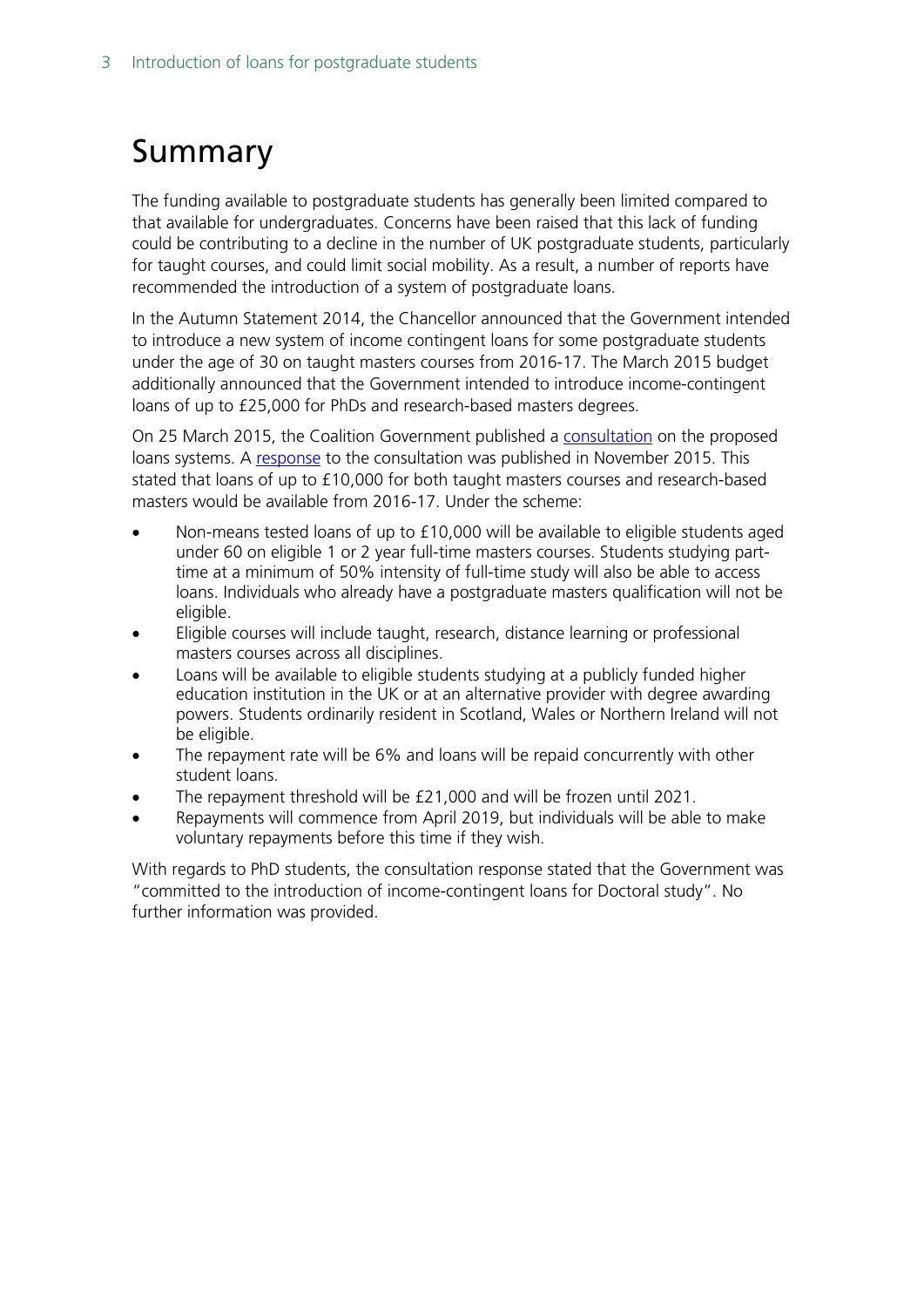# <span id="page-3-0"></span>1. Background

# <span id="page-3-1"></span>1.1 Sources of funding for postgraduates

Funding for postgraduate students has traditionally been limited compared to the funding available to undergraduates; Government funding has generally been limited to specific courses, such as some postgraduate teacher training and some medical and healthcare courses. The Government has also provided funding indirectly through the Research Councils and the Postgraduate Support Scheme.

Aside from self-financing, the other sources of funding for postgraduate students have been individual higher education institutions, Professional and Career Development Loans, and educational trusts and charities.

More information about sources of funding for postgraduate students is available in Library Briefing Paper 6281, Support for postgraduate students [in England.](http://researchbriefings.parliament.uk/ResearchBriefing/Summary/SN06281#fullreport)

### **Box 1: Postgraduate tuition fees**

Fees for most postgraduate courses are unregulated and can vary between courses and between institutions; one year taught masters courses can range in price from £3,000 to £38,000 per year. A survey in the *Times Higher Education* stated that the average home fee for a taught postgraduate course in 20[1](#page-3-5)4-15 was £5,680.<sup>1</sup>

# <span id="page-3-2"></span>1.2 Issues with the funding system

# <span id="page-3-3"></span>Students self-funding

The lack of available funding means that many postgraduate students fund their studies from a wide range of sources and most meet some or all of the costs from private sources. A 2014 report by Universities UK (UUK) outlined the how postgraduate taught students funded their studies in 2012-13:

Overall, 52% of first-year UK [postgraduate taught] students are reported as receiving no financial award in the Higher Education Statistics Agency (HESA) student record…this proportion rises to 72% for full-time Masters students, and 62% for part-time Masters students. The proportion is lower among 'other postgraduate' students: the largest subject area in the full-time 'other postgraduate' category is education, where many students are able to access loans and other forms of funding for teacher training courses. The largest subject areas offering other postgraduate part-time courses are education, business, social studies, and subjects allied to medicine: overall, fewer than half (44%) of part-time 'other postgraduate' students are recorded as having no financial support.<sup>[2](#page-3-6)</sup>

# <span id="page-3-4"></span>Declining UK postgraduate student numbers

The number of postgraduate taught students at UK higher education institutions rose steadily from 2007/08 and reached a peak of 485,000

<span id="page-3-5"></span> <sup>1</sup> ["International and postgraduate student fees survey, 2014](http://www.timeshighereducation.co.uk/features/international-and-postgrad-fee-survey-2014/2015207.article)", *Times Higher Education* 21 August 2014

<span id="page-3-6"></span><sup>&</sup>lt;sup>2</sup> Universities UK, *Postgraduate Taught Education: The Funding Challenge*, May 2014, p21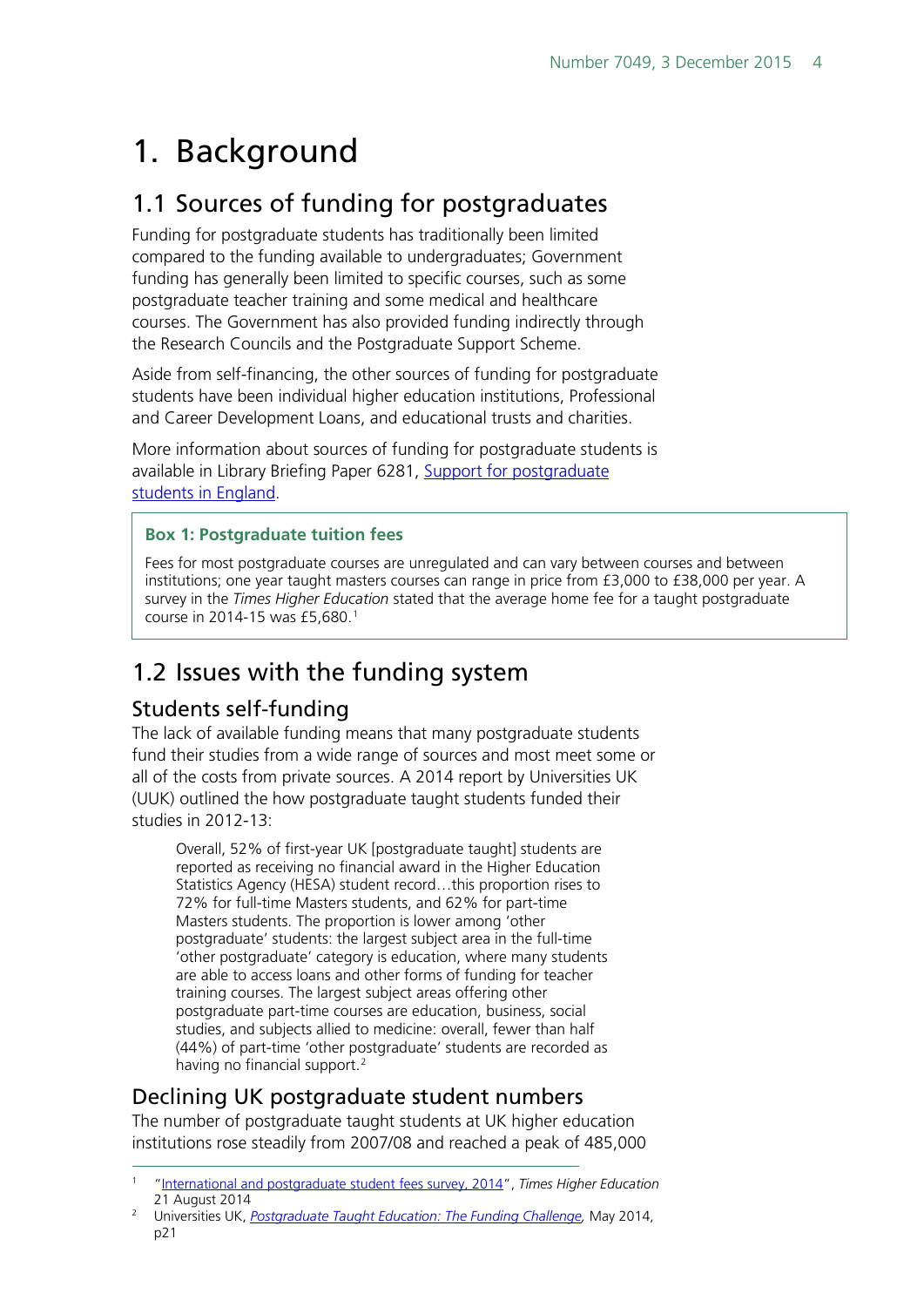students in 2010/11. Since that year numbers have declined and by 2013/14 the number of students had fallen to 428,000 – a reduction of 57,000 students in three years. $3$  The decline in the number of postgraduate students is largest among UK taught students; numbers of students enrolling on research degrees has increased. [4](#page-4-2)

The cause of the fall in student numbers is uncertain but various reasons have been suggested, including the increase in undergraduate tuition fees and the consequent reluctance of graduates to incur more debt, and the lack of funding sources for postgraduate study.

Concerns have been raised that some potential students turn down places because of difficulties with funding.<sup>[5](#page-4-3)</sup> For example, a 2014 report by Universities UK (UUK) stated that:

There is a risk that some potential students are not able to meet the costs and are missing out on the opportunity and benefit offered by a [postgraduate taught] degree. Sustained improvements in student funding are required to help stop this student population declining even further, particularly among UK students.<sup>[6](#page-4-4)</sup>

## <span id="page-4-0"></span>Impact on social mobility

The independent review of social mobility undertaken by Alan Milburn in 2012 stated that the lack of funding could deter disadvantaged students from undertaking postgraduate study:

There is a real risk that the ability to pay up front, rather than an individual's potential, will increasingly become a determining factor in who can access postgraduate education. This poses an unacceptable threat to the long-term health of the UK higher education sector. Moreover, as tuition fees rise, those from disadvantaged backgrounds may be less likely to want to take on additional debt after graduating. Lack of access to postgraduate study is in danger of becoming a social mobility time bomb. [7](#page-4-5)

In its February 2012 report, [The Postgraduate Crisis](http://old.1994group.ac.uk/newsitem.php?item=424)*,* the 1994 Group warned of the long term effects on the UK's economic success and on social progression if home students were deterred from progression to postgraduate study:

The loss of Government teaching funding and resultant increases in postgraduate fees without adequate student finance options will reduce the take up of postgraduate study. UK students will be hardest hit and especially those from widening participation backgrounds. Discipline provision will be distorted; we can expect disciplines which respond to 'short-termist' needs to expand at the expense of disciplines which contribute to the social and

- <span id="page-4-3"></span><sup>5</sup> For example, see "This postgraduate brain drain needs plugging", *The Times*, 1 March 2012
- <span id="page-4-4"></span><sup>6</sup> Universities UK, [Postgraduate Taught Education: The Funding Challenge](http://www.universitiesuk.ac.uk/highereducation/Documents/2014/PostgraduateTaughtEducationTheFundingChallenge.pdf)*,* May 2014, p3

<span id="page-4-1"></span><sup>&</sup>lt;sup>3</sup> Data from HESA

<span id="page-4-2"></span><sup>4</sup> HEFCE, *[Postgraduate education in England and Northern Ireland Overview report](http://www.hefce.ac.uk/media/hefce/content/pubs/2013/201314/Postgraduate%20education%20in%20England%20and%20Northern%20Ireland%20Overview%20report%202013.pdf)  [2013](http://www.hefce.ac.uk/media/hefce/content/pubs/2013/201314/Postgraduate%20education%20in%20England%20and%20Northern%20Ireland%20Overview%20report%202013.pdf)*, July 2013/14, p16

<span id="page-4-5"></span><sup>7</sup> *[University Challenge: How Higher Education Can Advance Social Mobility: A](https://www.gov.uk/government/uploads/system/uploads/attachment_data/file/80188/Higher-Education.pdf)  [progress report by the Independent Reviewer on Social Mobility and Child Poverty](https://www.gov.uk/government/uploads/system/uploads/attachment_data/file/80188/Higher-Education.pdf)*, October 2012, p6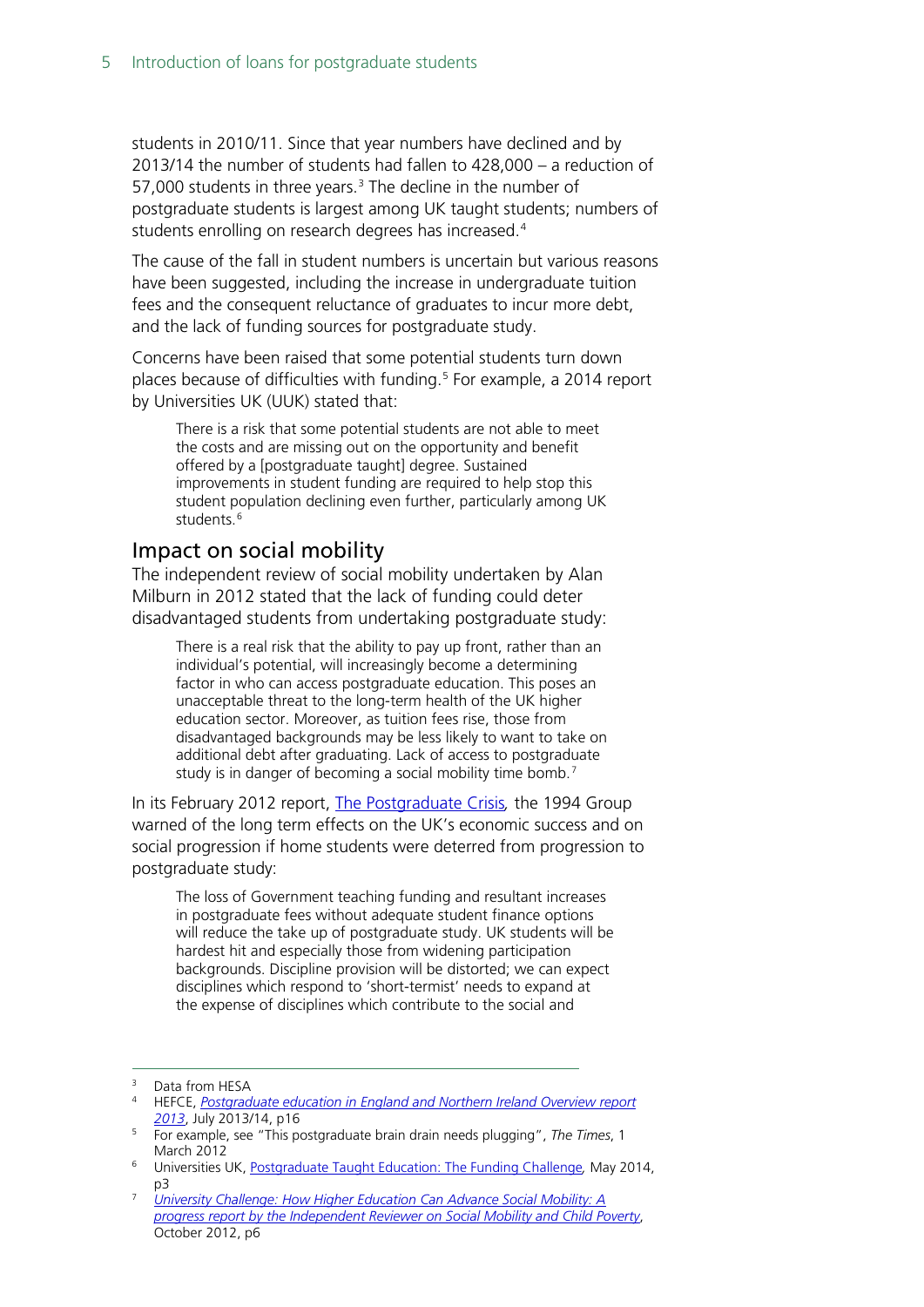cultural advancement and disciplines which are important for the long-term needs of the UK.

If such a scenario is permitted to proceed we can look to a future where the UK cannot rely upon its population to provide the skilled workforce needed for a prosperous nation. We will be more dependent upon attracting international talent at a time where visa restrictions for international workers and students are already being tightened. The UK will not be able to maintain its leadership in research and innovation. The UK's knowledge base will be eroded to the long term detriment of UK growth, economically and socially.<sup>[8](#page-5-0)</sup>

Similarly, a report by the Higher Education Commission stated that graduates unable to access postgraduate qualifications could find their career paths restricted:

Postgraduate education is "the new frontier of widening participation" – with prospective students currently barred from study if they cannot afford fees or access sufficient credit. There are a number of fields and professions where postgraduate qualifications are becoming a de facto requirement for employment. If action is not taken we could see the gains made from widening participation at undergraduate level diminished.<sup>[9](#page-5-1)</sup>

<span id="page-5-1"></span><span id="page-5-0"></span> <sup>8</sup> 1994 Group, [The Postgraduate Crisis](http://old.1994group.ac.uk/newsitem.php?item=424)*,* February 2012, p22

Higher Education Commission, Postgraduate Education An Independent Inquiry by [the Higher Education Commission,](http://www.policyconnect.org.uk/hec/research/report-postgraduate-education) 23 October 2012 p6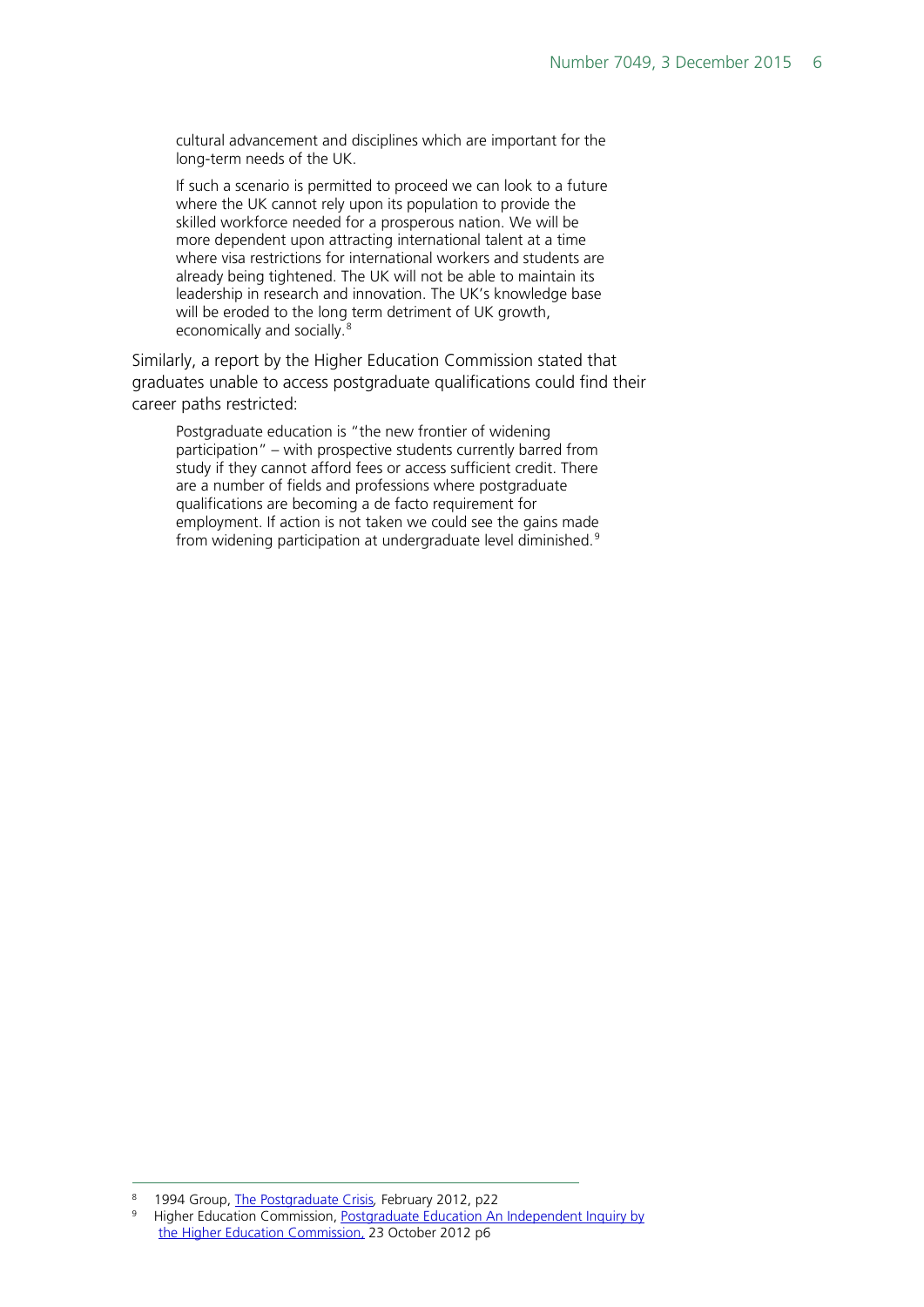# <span id="page-6-0"></span>2. Introduction of loans for postgraduates

From the 2016-17 academic year non-means tested income-contingent loans of up to £10,000 will be available to eligible students aged under 60 studying certain postgraduate masters courses. This section outlines the development of this policy and provides a summary of the eligibility criteria for the loans.

# <span id="page-6-1"></span>2.1 Announcements

# <span id="page-6-2"></span>Autumn Statement 2014

The Chancellor announced in the Autumn Statement 2014 that the Government intended to introduce a new system of income contingent loans for postgraduate students under the age of 30 on taught Masters courses from 2016-17:

**1.154** Autumn Statement 2014 therefore introduces a new offer of income contingent loans for those under 30 years old wishing to undertake a postgraduate taught masters in any subject. These loans, of up to £10,000, are planned to be available from 2016- 17 and will be repaid concurrently with undergraduate loans. The loans are designed so that, on average, individuals will repay in full, in recognition of the high private return to individuals, but they will beat commercial rates. The government will consult on the detail and will confirm the delivery plan. This is expected to benefit around 40,000 students, and enable around 10,000 more individuals to take advantage of the opportunity to undertake postgraduate study each year.

**1.155** To support students until these loans are in place, the Higher Education Funding Council for England (HEFCE) will allocate £50 million in 2015-16 to universities to offer bursaries on a match funded basis. These will be £10,000 each and will benefit [10](#page-6-4),000 students.<sup>10</sup>

# <span id="page-6-3"></span>March 2015 Budget

In the budget statement on 18 March 2015 the Chancellor announced that the Government would "add to the financial support…announced at the autumn statement for postgraduates, with new support for PhDs and research-based masters degrees".<sup>[11](#page-6-5)</sup> The Red Book stated that the support would include income-contingent loans of up to £25,000:

The government will introduce a package of measures to broaden and strengthen support for postgraduate researchers (including both masters and PhDs). This additional support will focus on seizing new opportunities in postgraduate research and build on partnerships with industry, charities, academies and individual members of society. It will include:

- $\bullet$  […]
- introducing income contingent loans of up to £25,000 to support PhDs (and research masters). These loans will be in addition to existing funding, and designed to minimise

<span id="page-6-5"></span>

<span id="page-6-4"></span><sup>&</sup>lt;sup>10</sup> Autumn Statement 2014 [C](https://www.gov.uk/government/publications/autumn-statement-documents)m 8961 December 2014 p44<br><sup>11</sup> [HC Deb 18 March 2015 c776](http://www.publications.parliament.uk/pa/cm201415/cmhansrd/cm150318/debtext/150318-0001.htm#15031840000001)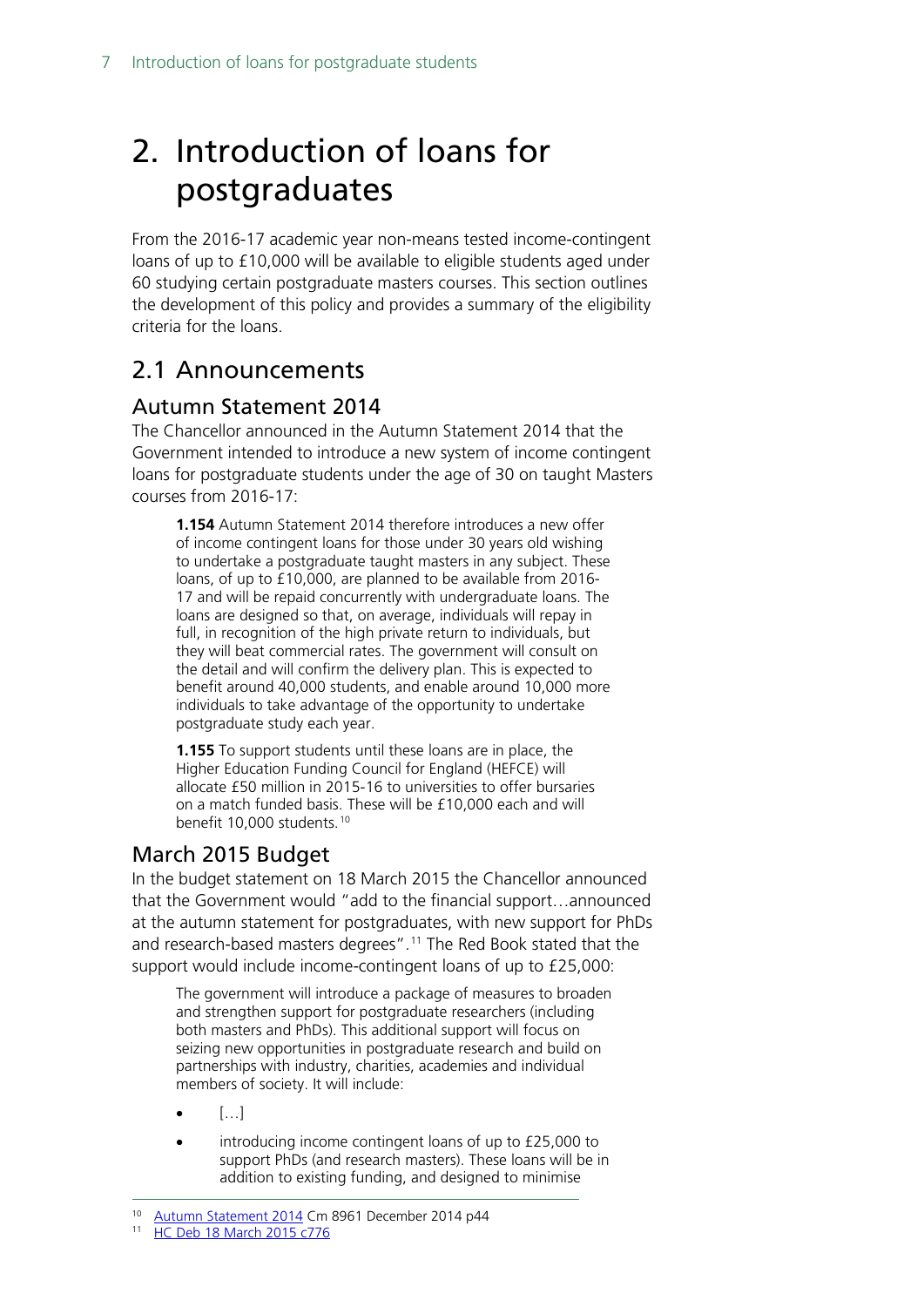public subsidy. The government will consult with research councils, universities and industry to examine how best to design these.<sup>[12](#page-7-1)</sup>

# <span id="page-7-0"></span>2.2 Reaction to the announcements

The plan to introduce postgraduate loans was broadly welcomed by the sector, but concerns were raised about the Government's decision to limit the loans to students under the age of 30. The British Medical Association also called for any additional funding for postgraduate students to be accessible for graduate-entry medical students.<sup>[13](#page-7-2)</sup>

In its response to the announcement, the Sutton Trust stated that the proposed loans could make it easier for low and middle income students to access postgraduate study:

The extra loans and bursaries should make it easier for low and middle income students to take up postgraduate opportunities, which have become increasingly the preserve of well off students from the UK and overseas. It will be important to keep the level of the support under review to ensure that it is genuinely giving the opportunity of a post-graduate education to those who would otherwise lose out.<sup>[14](#page-7-3)</sup>

Comments on the new scheme from a range of stakeholders were given in an article in the *Times Higher Education*:

#### *UUK*

Nicola Dandridge, chief executive of Universities UK, said: "The introduction of a new postgraduate student loans system is good news.

"We support the government's recognition of the substantial benefits arising from postgraduate taught education, and the need for support to ensure that some students are not priced out of further study. The number of students starting a postgraduate taught course at a UK university fell by 10 per cent in the two years between 2010-11 and 2012-13."

#### *University Alliance*

Steve West, the University Alliance chair and University of the West of England vice-chancellor, said: "We strongly welcome the chancellor's announcement today to develop a governmentbacked postgraduate loan system. Postgraduate study is vital to ensure Britain develops and grows global talent, which will be key to our future success."

He added that the announcement "has the potential to create a fairer system for people who want to study a higher degree and transform their life chances".

#### *Millon+*

Michael Gunn, chair of Million+ and vice-chancellor of Staffordshire University, said: "Postgraduate study has declined significantly in recent years and the chancellor's announcement

<span id="page-7-1"></span><sup>&</sup>lt;sup>12</sup> HM Treasury, *Budget 2015*, HC1093, March 2015, p98<br><sup>13</sup> "Call to offer loans to graduate-entry medical students", BMA, 4 December 2014.

<span id="page-7-3"></span><span id="page-7-2"></span><sup>&</sup>lt;sup>14</sup> Post-graduate-loans will help low and middle income students, Sutton Trust, 3 December 2014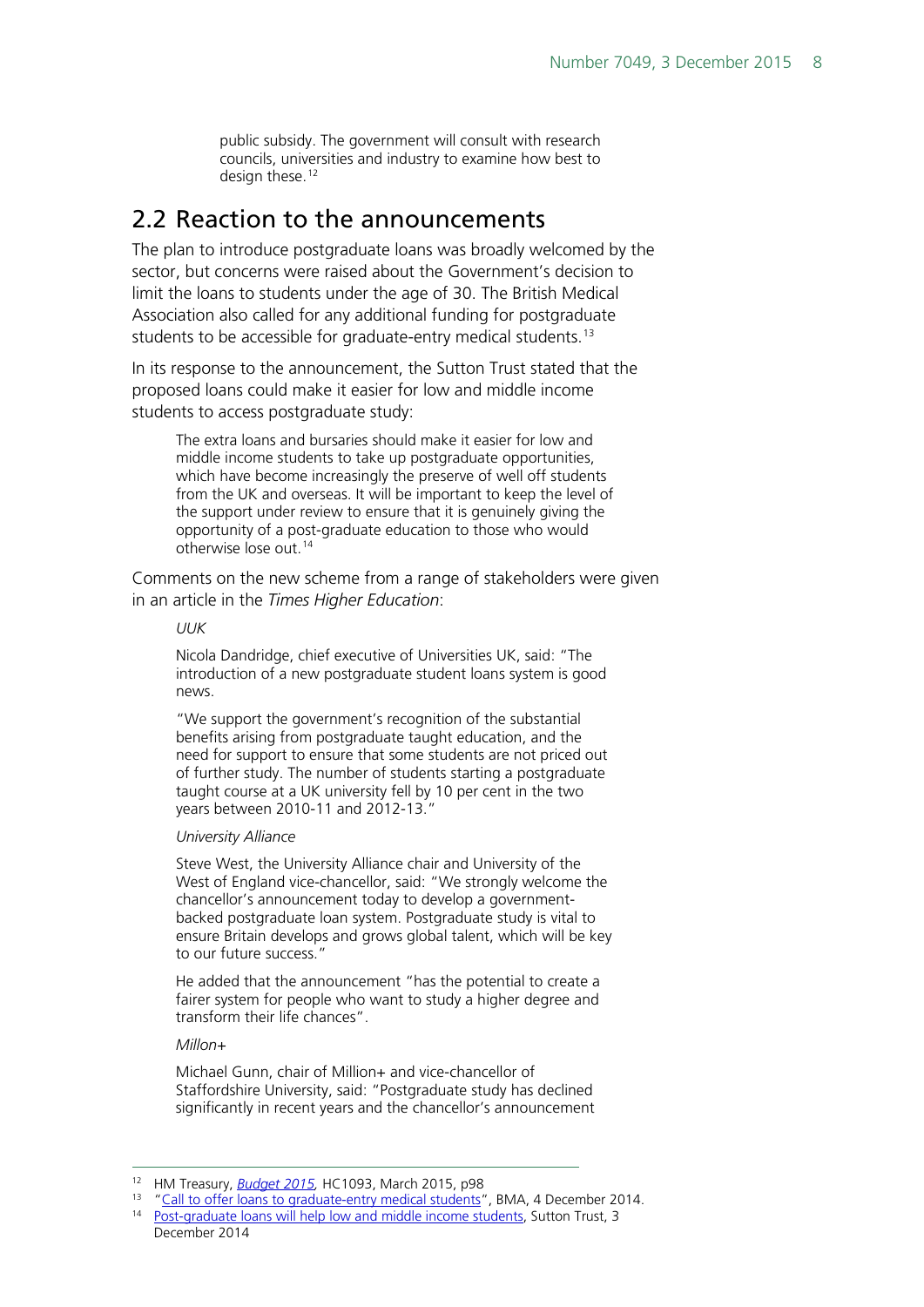that a new postgraduate loan scheme will be introduced will be warmly welcomed by universities.

"However, the announcement only refers to young students - this scheme must be extended to all who want to study for postgraduate qualifications."

#### *National Union of Students*

Megan Dunn, vice-president for higher education at the National Union of Students, said: "NUS and students' unions have been persistent in calling for financial barriers to be removed from access to postgraduate study, and today's announcement is a major step in the right direction. NUS and students' unions have been central in developing the conversation and lobbying decision makers across the country.

"Creating a government-backed postgraduate loans scheme will make a fundamental difference to the lives and opportunities of students. Many postgraduates are currently funding their study through potentially disastrous measures such as credit cards, overdrafts and personal loans."

#### *Higher Education Policy Institute (HEPI)*

Nick Hillman, director of the Higher Education Policy Institute, said that Osborne deserved "two-and-a-half cheers, which is as good as it gets in austere times".

He added: "Postgraduate support was unfinished business from the 2012 university funding reforms and the new scheme is welcome.

'It will open up postgrad study to more people. The age limit will be frustrating to those who miss out and people will doubtless lobby against it. But it is a preferable starting point to many alternatives, like restricting the loans to certain subjects."[15](#page-8-1)

# <span id="page-8-0"></span>2.3 Transition to the new system – the Postgraduate Support Scheme

The Postgraduate Support Scheme (PSS) supports students who are under-represented at postgraduate level and are studying subjects in line with the Government's growth strategies. In 2014-15 the scheme provided £25 million for 20 pilot projects that support these aims.[16](#page-8-2)

In the Autumn Statement 2014 the Government announced that the 2015-16 PSS would provide £50 million to institutions to provide bursaries on a match-funded basis. HEFCE stated that this would allow 10,000 masters students to each receive a £10,000 contribution towards the cost of their studies. The Government indicated that this will provide a bridge to the postgraduate loans that will be available from 2016-17.[17](#page-8-3)

<span id="page-8-1"></span> <sup>15</sup> ["Postgraduate loans welcomed, but what about mature students?",](http://www.timeshighereducation.co.uk/news/postgraduate-loans-welcomed-but-what-about-mature-students/2017373.article) *Times Higher Education*, 3 December 2014

<span id="page-8-2"></span><sup>&</sup>lt;sup>16</sup> HEFCE, ["Postgraduate Support Scheme"](http://www.hefce.ac.uk/sas/pss/), last accessed 2 February 2015.

<span id="page-8-3"></span><sup>&</sup>lt;sup>17</sup> HEFCE, "Postgraduate Support Scheme: Guidance for institutions receiving funding [to support postgraduate students 2015-16"](http://www.hefce.ac.uk/pubs/year/2014/cl322014/name,99146,en.html), Circular letter 32/2014, December 2014.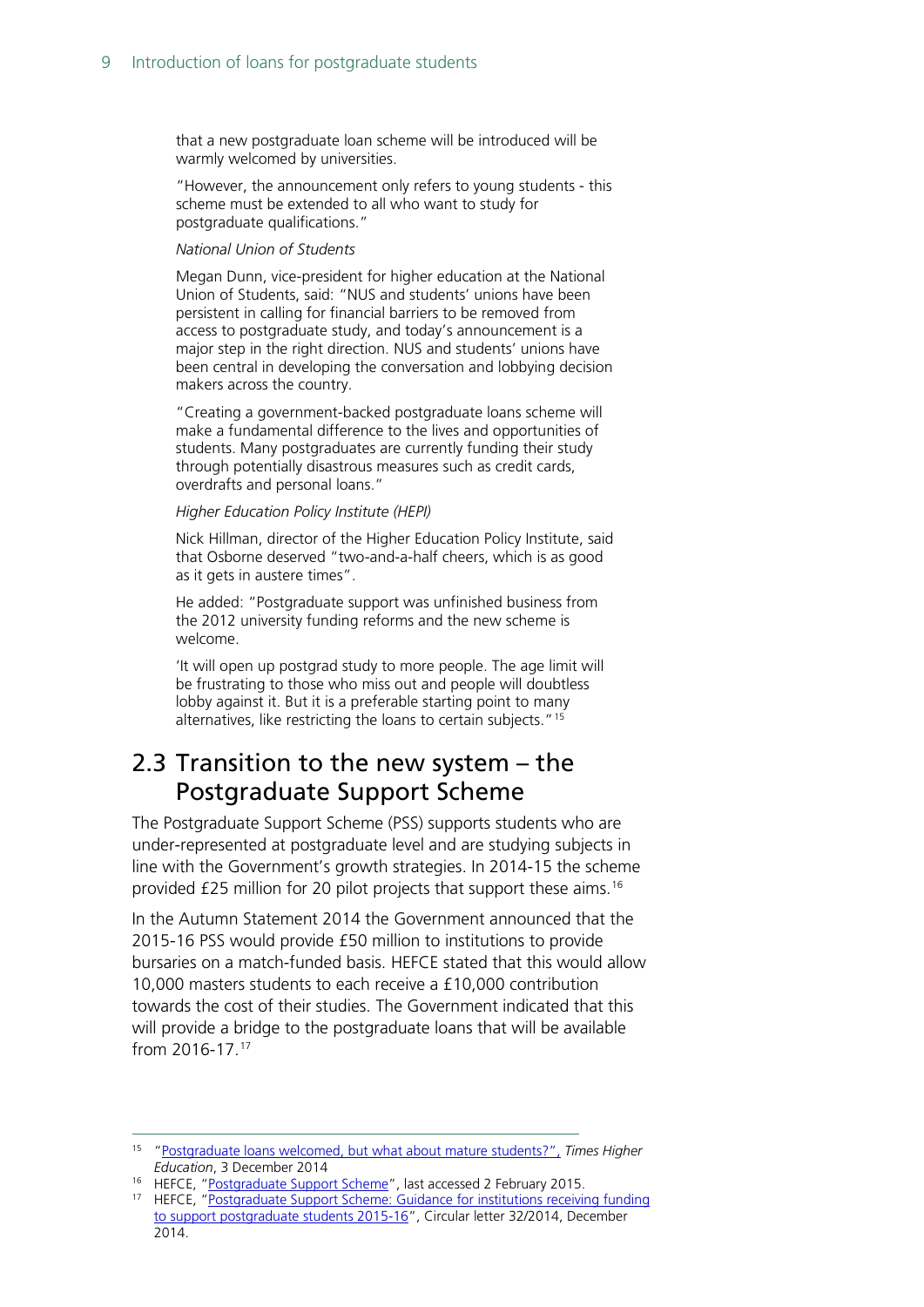# <span id="page-9-0"></span>2.4 Government consultation on the loans systems

On 25 March 2015, the Coalition Government published a [consultation](https://www.gov.uk/government/uploads/system/uploads/attachment_data/file/416243/BIS-15-185-consultation-on-support-for-postgraduate-study.pdf) on the proposed loans systems. The consultation proposed different schemes for taught masters courses and research-based masters.

## <span id="page-9-1"></span>Loans for taught postgraduate masters courses

The consultation referred to the "clear downward trend" in the number of UK students enrolling on taught masters courses and stated that:

Given the significant individual returns to a postgraduate degree, and the importance of the skills it offers to support the economy, it is of concern that UK student enrolments on Master's courses have declined over recent years.<sup>[18](#page-9-3)</sup>

It further stated that financial concerns "are the most significant and commonly reported barrier for progression into postgraduate taught Master's study" and that younger students "are more likely to be in a financially weaker position".[19](#page-9-4)

Under the scheme proposed in the consultation:

- Loans of up to £10,000 would be available for individuals studying a postgraduate taught masters course in any subject. The amount would be a contribution towards costs and not intended to cover all the costs of study. The Government would not seek to regulate the fees of courses eligible for the loan.
- Loans would only be available to individuals aged under 30. The consultation stated that this was because "this group face the greatest barriers to accessing finance to pursue postgraduate taught Master's study."
- The individual eligibility for the loan would be the same as for undergraduate student support (i.e. students would have to be English domiciled or EU nationals and fulfil residency criteria).
- To be eligible, individuals would have to be studying at a HEFCE funded institution or at an alternative provider with degree awarding powers.
- Loans would not be available for distance learning or for courses that are already supported by the student loans system (e.g. PGCEs).
- Part-time students would have to be studying at a minimum of 50 per cent intensity of full time to be eligible.
- The repayment rate would be 9% and loans would be repaid concurrently with other student loans. The repayment threshold would be £21,000.
- The loans would be available from the [20](#page-9-5)16-17 academic year. $20$

## <span id="page-9-2"></span>Loans for PhDs and research-based masters courses

The second half of the consultation document concerned the proposed loans for PhDs and research-based masters courses. It stated that the

<span id="page-9-3"></span> <sup>18</sup> Department for Business, Innovation and Skills, *[Higher Education: Consultation on](https://www.gov.uk/government/uploads/system/uploads/attachment_data/file/416243/BIS-15-185-consultation-on-support-for-postgraduate-study.pdf)  [Support for Postgraduate Study](https://www.gov.uk/government/uploads/system/uploads/attachment_data/file/416243/BIS-15-185-consultation-on-support-for-postgraduate-study.pdf)*, March 2015, p10

 $19$  Ibid, p11

<span id="page-9-5"></span><span id="page-9-4"></span><sup>20</sup> Ibid, pp16-24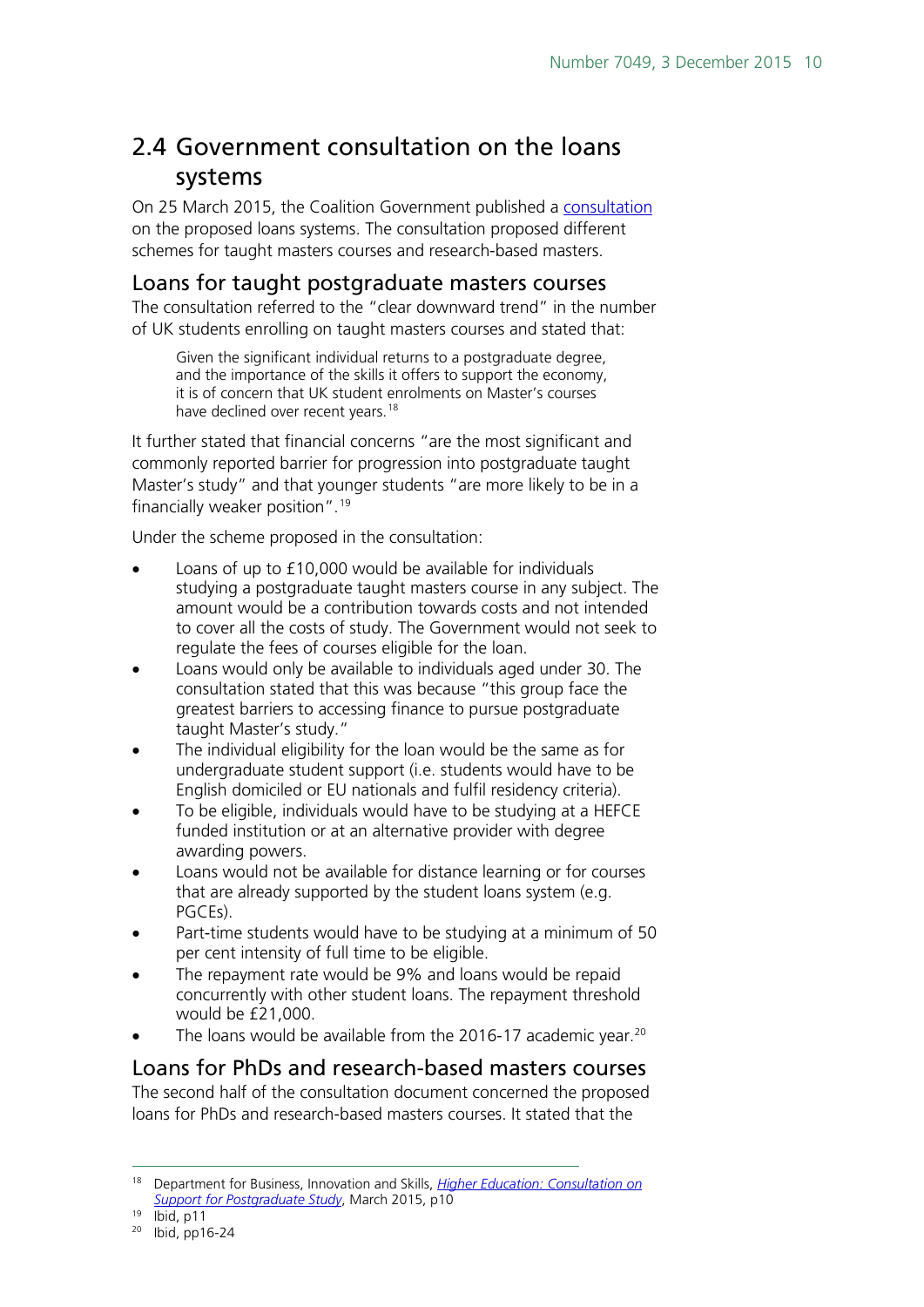Government would review the support for postgraduate research students:

The Government will review how we can both broaden and strengthen support for postgraduate research students and excellent postgraduate research. The Review will cover all postgraduate research degrees, including PhDs, research master's, Engineering Doctorates and other professional doctorates. It will not examine support for postdoctoral research.[21](#page-10-2)

It further stated that the review would consider whether to introduce income contingent loans for postgraduate research degrees:

The Review will consider whether to broaden support for postgraduate research students by introducing income contingent loans of up to £25,000 over the lifetime of a postgraduate research degree. The intention is to offer loans as an addition to the present system of grant funding, not as a replacement, widening access to postgraduate research degrees by offering support to those unable to obtain grants under the current system. The loans would be designed to avoid deadweight. There is a trade-off between overall number and level of loans and the level of public subsidy. If the subsidy were higher, we would have to consider for example capping the total number of loans, or restricting to specific subjects.<sup>[22](#page-10-3)</sup>

The consultation closed on 29 May 2015.

# <span id="page-10-0"></span>2.5 Government response to the consultation

The Government published its [response](https://www.gov.uk/government/uploads/system/uploads/attachment_data/file/479703/bis-15-573-support-postgraduate-study-response.pdf) to the consultation in November 2015.[23](#page-10-4)

## <span id="page-10-1"></span>Postgraduate masters courses

The response confirmed that loans for postgraduate masters courses will be available from the 2016-17 academic year. In comparison to the scheme consulted upon, the response stated that the eligibility for loans would be extended to additionally include:

- Students under the age of 60
- Distance learning courses
- English domiciled students studying elsewhere in the UK
- Research-based masters courses

The response additionally stated that the repayment rate would be lowered from the proposed 9 per cent to 6 per cent. A summary of the terms and conditions for the loan is provided in the box on the following page. The precise details will be set out in regulations.

Students ordinarily resident in Scotland, Wales and Northern Ireland will not be eligible for loans under the scheme.

<span id="page-10-3"></span><span id="page-10-2"></span> <sup>21</sup> Ibid, p29

 $22$  Ibid, p30

<span id="page-10-4"></span><sup>23</sup> Department for Business, Innovation and Skills, *[Higher Education: Postgraduate](https://www.gov.uk/government/uploads/system/uploads/attachment_data/file/479703/bis-15-573-support-postgraduate-study-response.pdf)  [Study: Government response to the Consultation on Support for Postgraduate](https://www.gov.uk/government/uploads/system/uploads/attachment_data/file/479703/bis-15-573-support-postgraduate-study-response.pdf)  [Study,](https://www.gov.uk/government/uploads/system/uploads/attachment_data/file/479703/bis-15-573-support-postgraduate-study-response.pdf)* November 2015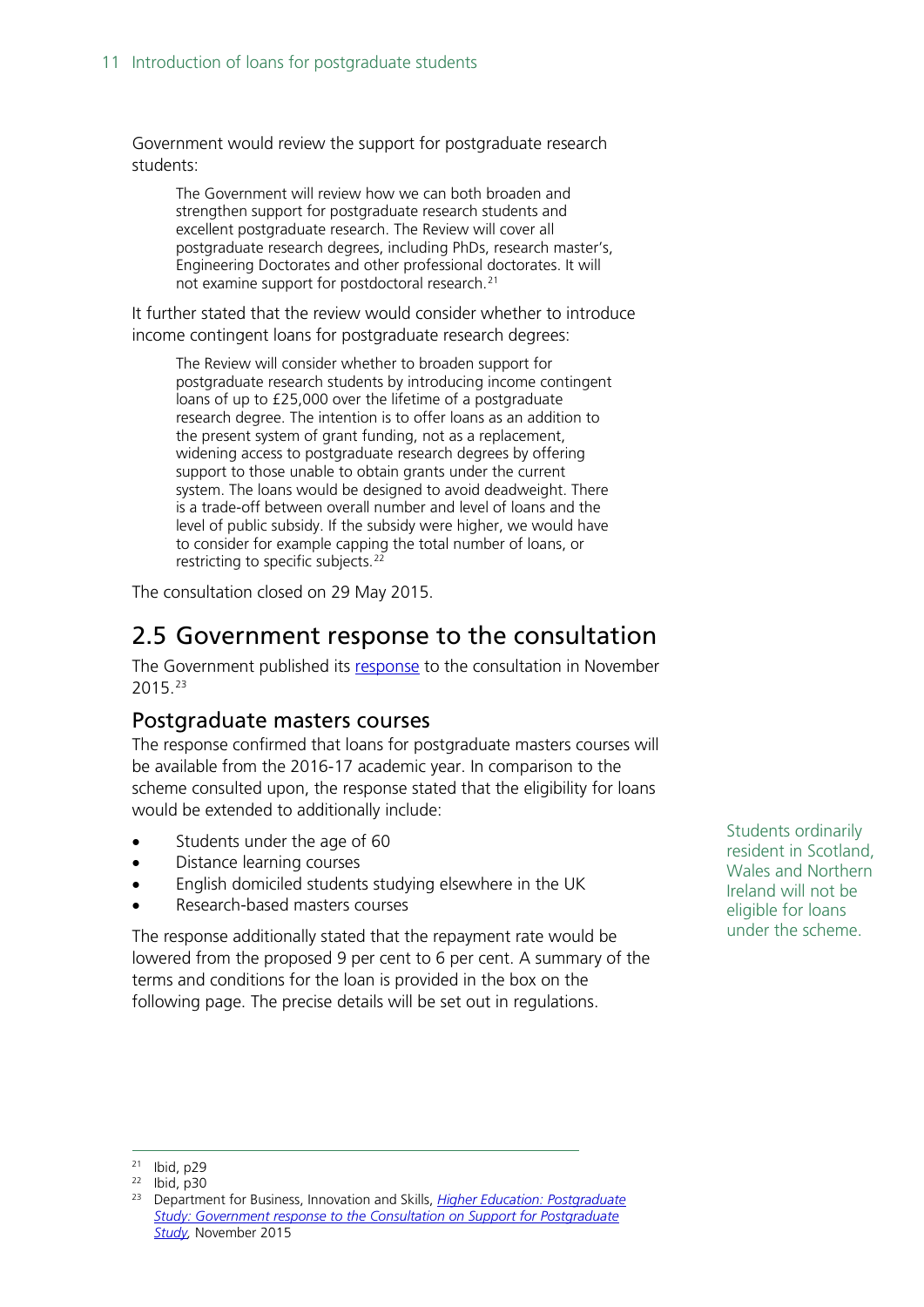### **Box 2: Terms and conditions for postgraduate masters loans**

### **Individual and course eligibility**

Non-means tested loans of up to £10,000 will be available to eligible students aged under 60 on eligible 1 or 2 year full-time masters courses. Students studying part-time at a minimum of 50% intensity will also be able to access loans. EU students, and individuals falling within certain specified categories, may also be eligible.

Eligible courses include taught, research, distance learning or professional masters courses across all disciplines.

Individuals who already have a postgraduate masters qualification will not be eligible. Students ordinarily resident in Scotland, Wales or Northern Ireland will also not be able to access loans.

#### **Institutional eligibility**

Loans will be available to students studying at a publicly funded higher education institution in the UK or at an alternative provider with degree awarding powers. (The response stated that the Government intends to extend institutional eligibility from 2017-18.)

#### **Repayment**

The repayment rate will be 6% and loans will be repaid concurrently with other student loans. The repayment threshold will be £21,000 and will be frozen until 2021. Repayments will commence from April 2019, but individuals will be able to make voluntary repayments before this time if they wish.<sup>[24](#page-11-1)</sup>

The response stated that the Government estimated demand for the scheme to be around 57,500 in 2016-17 but that this was based on an approach with "significant uncertainties"[.25](#page-11-2)

## <span id="page-11-0"></span>PhD

As outlined above, the consultation response stated that eligible students on research masters courses would be able to access loans of up to £10,000 from 2016-17.

With regards to PhD students, the response stated that:

The Government is also committed to the introduction of income contingent loans for Doctoral study. As set out in the consultation, our intention is to offer these loans in addition to grant funding, not as a replacement.<sup>[26](#page-11-3)</sup>

No further information was provided in the consultation response.

 <sup>24</sup> Ibid, pp12-16

<span id="page-11-2"></span><span id="page-11-1"></span> $25$  Ibid, p13

<sup>26</sup> Ibid, p20

<span id="page-11-3"></span>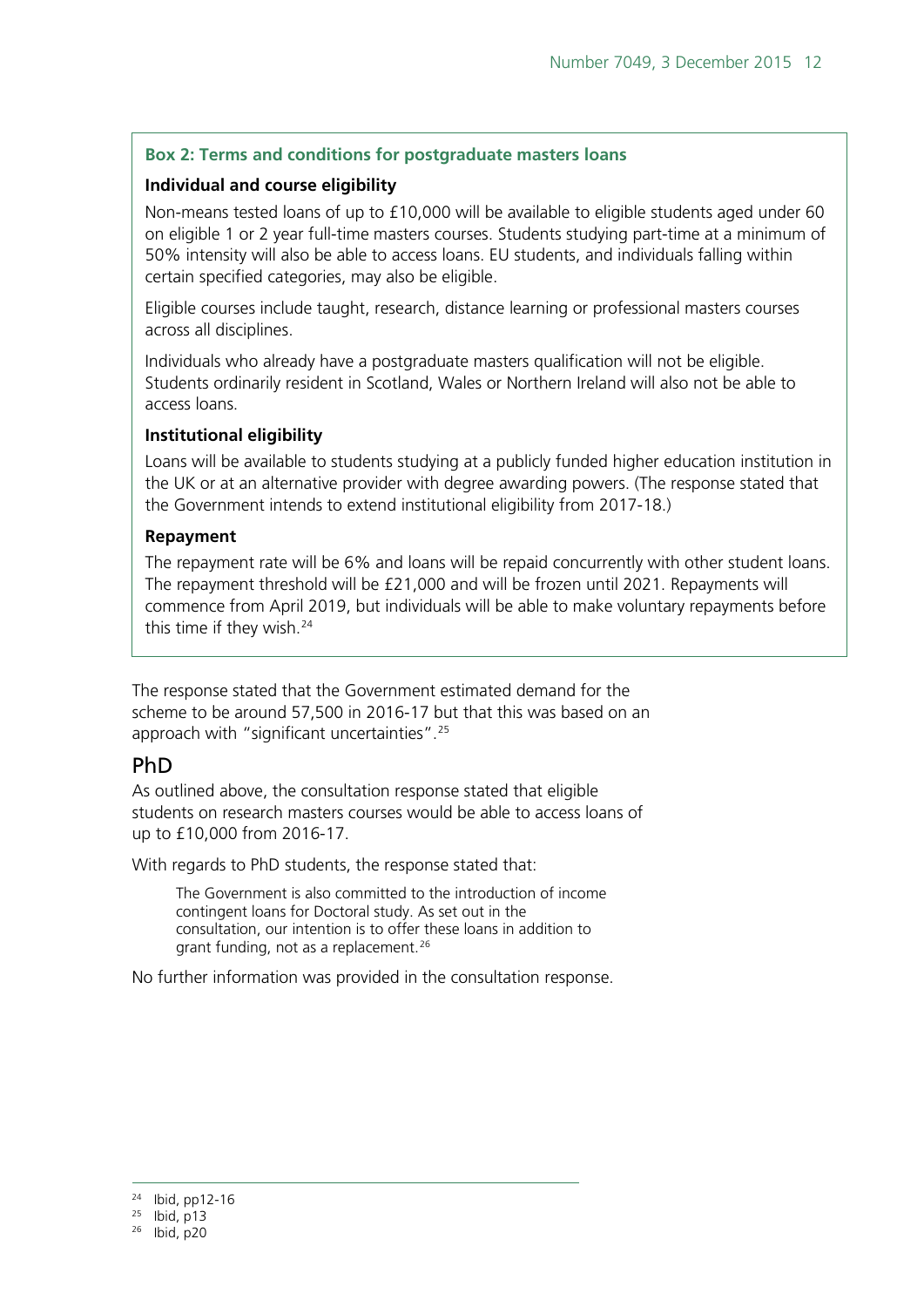# <span id="page-12-0"></span>3. Issues with a postgraduate loan scheme

This section provides brief information on issues that have been raised with a postgraduate loans scheme, including in response to the Government's consultation.

## <span id="page-12-1"></span>EU students access to postgraduate loans

Students from the EU may be eligible for the postgraduate masters loans. When the original proposal was announced in 2014, there was some debate about whether EU students should be allowed to access the loans:

The question of whether to allow other European Union students access to a postgraduate loans system, or how to prevent such access, may also prove to be an issue with immigration and the rise of the UK Independence Party high on the political agenda.

[…]

CentreForum's 2011 paper on postgraduate loans, written by Tim Leunig, now an adviser in the Department for Education, called for loans to be classed as being for maintenance, rather than fees. In principle, that would make EU students ineligible.

But any classing of the loans as maintenance would have to be "credible", some warn, otherwise there may be a risk of the Westminster government facing legal action from the EU.<sup>[27](#page-12-3)</sup>

The Institute of Fiscal Studies (IFS) also raised concerns about the repayment of loans by EU students in an observation paper published in December 2014:

One assumption to which our findings are sensitive is that of repayment compliance. In 2012/13, 13.5% of new postgraduate students in the UK were EU domiciled. If the same proportion of EU students took out loans, but the government were unable to collect any repayments from these students, we estimate that the RAB charge would increase to 12.6%. This is another important consideration for the policy consultation.

## <span id="page-12-2"></span>Repayment of loans and high marginal tax rate

The new loans will be repaid concurrently with undergraduate loans. In its 2014 observation paper (when the proposed repayment rate was 9%), the IFS commented on the high marginal tax rate under a system of concurrent payments:

An additional concern with the introduction of the government's illustrative example is the high marginal tax rate that individuals would face under the new system. Since repayments on the postgraduate loan would be made "concurrently" with undergraduate repayments, individuals earning between the lower loan repayment threshold (of £21,000 in 2016 prices) and the higher income tax-rate threshold would face marginal tax and employee NICs rates of 50%, while those earning above the higher rate tax threshold would face marginal rates of 60%. This

<span id="page-12-3"></span> 27 ["Postgraduate loans may be limited to students in STEM fields"](http://www.timeshighereducation.co.uk/news/postgraduate-loans-may-be-limited-to-students-in-stem-fields/2017197.article), *Times Higher Education,* 27 November 2014.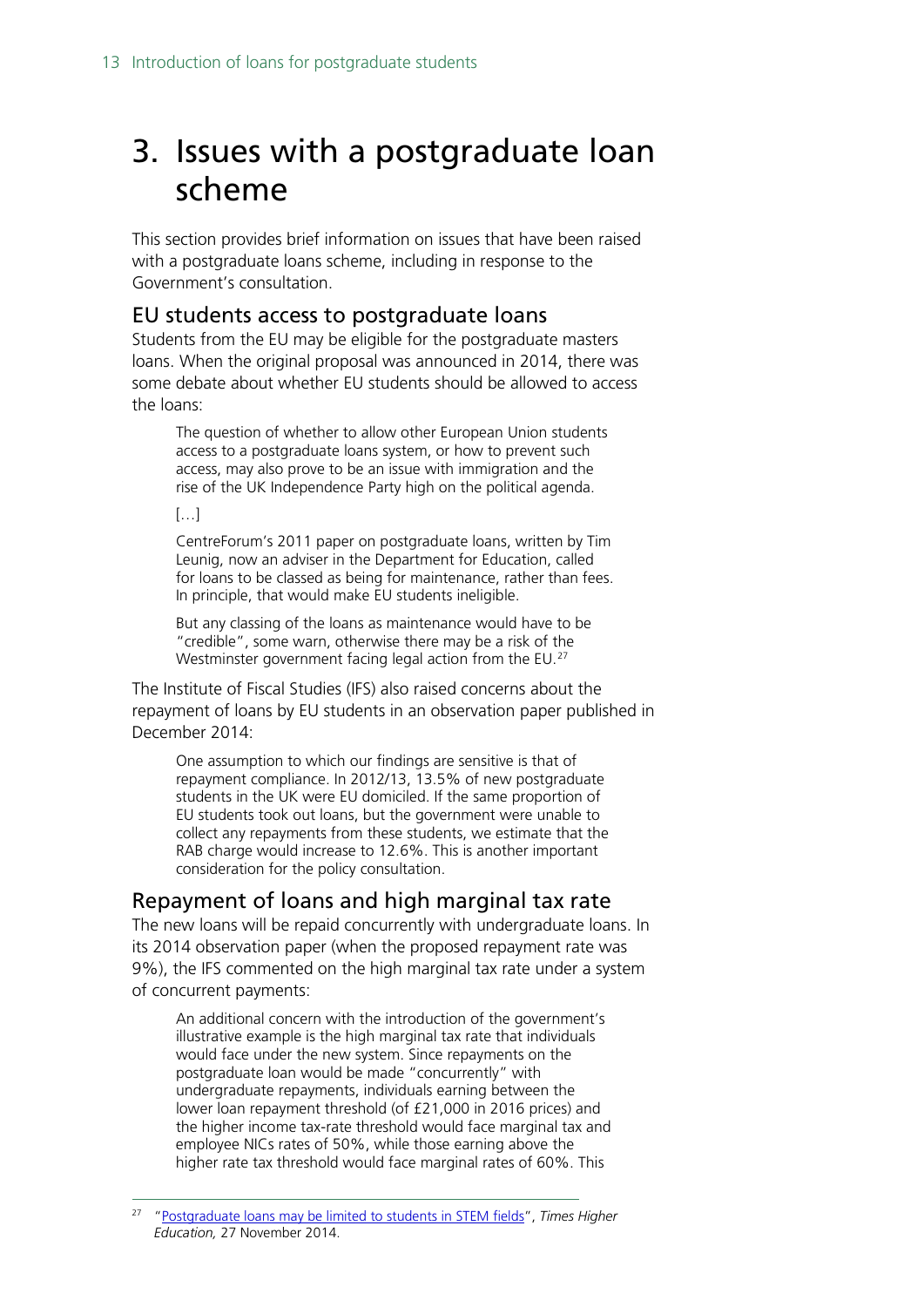could potentially affect the labour supply decisions of young postgraduates and hence may have wider consequences for growth and productivity.[28](#page-13-1)

The issue of concurrent payments was a "key concern" raised in response to the consultation on the proposed loans scheme. In its response the Government stated:

The concurrent repayment approach is essential in order to achieve the affordability of the loan scheme for the public purse. However, we have reviewed the repayment terms and can confirm the loan will be repaid as 6% of income above a threshold of £21,000.<sup>[29](#page-13-2)</sup>

### <span id="page-13-0"></span>Increase in postgraduate fee levels

The IFS report, [The government's proposed new postgraduate loan](http://www.ifs.org.uk/publications/7472)  [scheme: will the RAB charge really be zero?](http://www.ifs.org.uk/publications/7472)*,* raised the issue of postgraduate fee levels and the possibility that institutions might increase fees when loans are introduced:

While the proposed postgraduate loan scheme does not link loans to fees in the same way as it does at undergraduate level, institutions with high market power might still respond to the increased availability of credit by raising prices, which would reduce the effectiveness of the policy in making the upfront costs of postgraduate study cheaper.<sup>[30](#page-13-3)</sup>

The issue of increasing fees was also raised by Nick Hillman the director of the Higher Education Policy Institute (HEPI):

Mr Hillman said that by designating the £10,000 loan as being for fees, the government had created the possibility of fee inflation, as it "gives a bit more of an incentive to institutions to set their prices according to what the available loan is".<sup>[31](#page-13-4)</sup>

The Government has stated that it does not intend to regulate tuition fees for postgraduate courses. The consultation response stated the following with regards to the risk of fee levels rising:

- Just over half of respondents (55% including universities) believed that the loan will lead to increased demand for postgraduate Master's courses, which could in turn impact tuition fee levels, depending on the strength of demand and places being made available.
- To counteract this risk, respondents suggested that some form of tuition fee cap be imposed and/or that institutional fee changes should be subject to greater scrutiny or be made more transparent to mitigate this risk. Recognising the Government does not intend to introduce new or additional regulation, there could be a monitoring role for

<span id="page-13-1"></span><sup>&</sup>lt;sup>28</sup> "The government's proposed new postgraduate loan scheme: will the RAB charge [really be zero?"](http://www.ifs.org.uk/publications/7472), Institute for Fiscal Studies, 9 December 2014.

<span id="page-13-2"></span><sup>29</sup> Department for Business, Innovation and Skills, *[Higher Education: Postgraduate](https://www.gov.uk/government/uploads/system/uploads/attachment_data/file/479703/bis-15-573-support-postgraduate-study-response.pdf)  [Study: Government response to the Consultation on Support for Postgraduate](https://www.gov.uk/government/uploads/system/uploads/attachment_data/file/479703/bis-15-573-support-postgraduate-study-response.pdf)  [Study,](https://www.gov.uk/government/uploads/system/uploads/attachment_data/file/479703/bis-15-573-support-postgraduate-study-response.pdf)* November 2015, p15

<span id="page-13-3"></span><sup>&</sup>lt;sup>30</sup> "The government's proposed new postgraduate loan scheme: will the RAB charge [really be zero?"](http://www.ifs.org.uk/publications/7472), Institute for Fiscal Studies, 9 December 2014.

<span id="page-13-4"></span><sup>31</sup> ["Questions remain over postgraduate loan figures"](http://www.timeshighereducation.co.uk/news/questions-remain-over-postgraduate-loan-figures/2017463.article), *Times Higher Education* 11 December 2014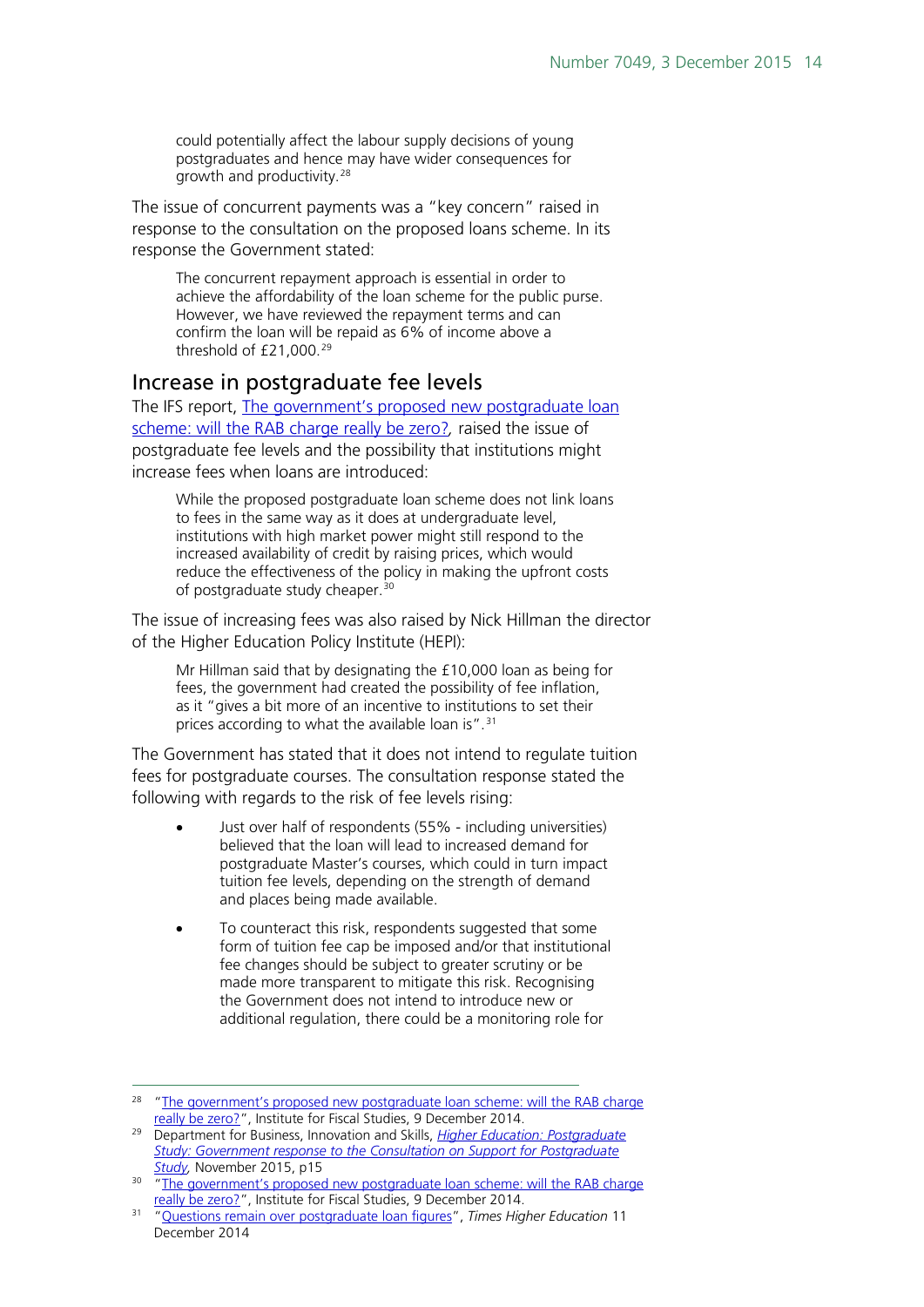Higher Education Funding Council for England (HEFCE) and/or the Office for Fair Access (OFFA).<sup>[32](#page-14-1)</sup>

## <span id="page-14-0"></span>Other issues raised in the consultation

A number of other issues were raised by respondents to the Government's consultation. A summary of these are included on pages 8-11 of the consultation response.

Some respondents to the consultation argued that:

- The minimum 50% study intensity criteria could potentially discriminate against individuals with a disability or suffering other health issues who might need greater flexibility in learning.
- Postgraduate Certificate and Postgraduate Diploma routes should be eligible for the masters loan.
- More than the maximum £10,000 loan amount may be needed. 51% of respondents felt that £10,000 was the right amount.
- Alternative Providers, specifically those validated at postgraduate level and subject to review by the Quality Assurance Agency (QAA), should be eligible for masters loans. [33](#page-14-2)

<span id="page-14-2"></span><span id="page-14-1"></span> <sup>32</sup> Department for Business, Innovation and Skills, *[Higher Education: Postgraduate](https://www.gov.uk/government/uploads/system/uploads/attachment_data/file/479703/bis-15-573-support-postgraduate-study-response.pdf)  [Study: Government response to the Consultation on Support for Postgraduate](https://www.gov.uk/government/uploads/system/uploads/attachment_data/file/479703/bis-15-573-support-postgraduate-study-response.pdf)  [Study,](https://www.gov.uk/government/uploads/system/uploads/attachment_data/file/479703/bis-15-573-support-postgraduate-study-response.pdf)* November 2015, p10